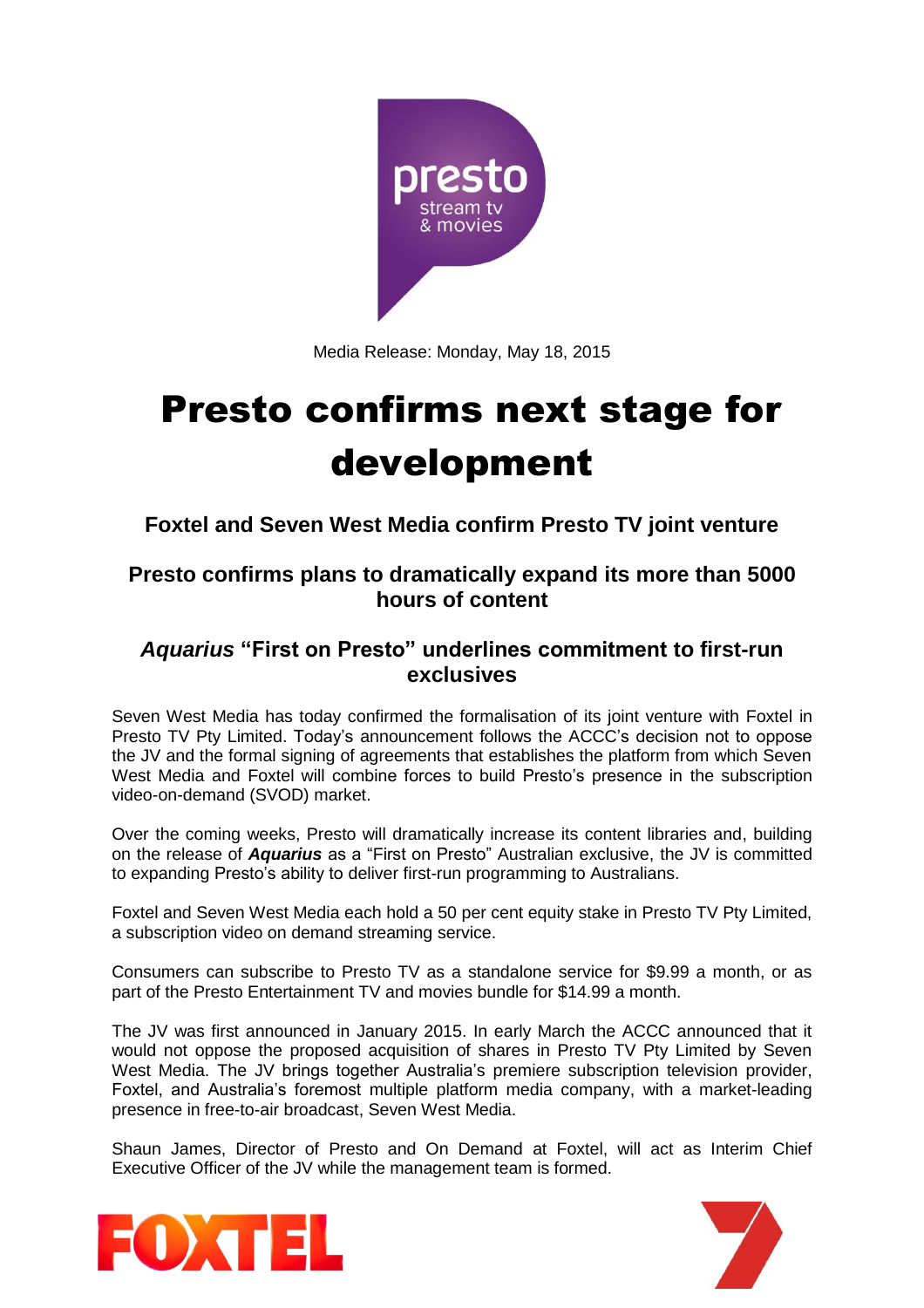Upon commencement of the JV, Presto's content offering will consist of 4443 TV episodes available across 254 show titles with Presto Movies offering 879 movie titles, or more than 5000 hours of content.

"Presto has been steadily building its content proposition and the formalisation of our joint venture with Seven puts us in a position to dramatically ramp up our plans to be a major player in Australia's SVOD sector," Shaun James said.

"We have an enviable library. We have the premium content. We have the upcoming firstrun 'only on Presto' programming that we'll be unveiling over the coming weeks. We have great partners and we are committed to delivering the best consumer experience.

"We've already confirmed key agreements with content providers such as HBO, Showtime and with our key shareholders Foxtel and Seven West Media and we recently announced our first-run exclusive Australian launch of the entire series of *Aquarius*, starring David Duchovny, coming to Presto Entertainment and Presto TV on Friday, May 29.

"Our customers can expect similar announcements as we move forward."

To subscribe or discover more about Presto TV, Presto Movies or the Presto Entertainment bundle, visit [www.presto.com.au.](http://www.presto.com.au/)

###

### **[www.presto.com.au](http://www.presto.com.au/)**

#### **About Presto**

Presto is powered by Foxtel, one of Australia's most progressive and dynamic media companies. Presto allows Australians to experience great entertainment on demand, for a low monthly subscription fee. Presto is currently available to its subscribers across Windows PCs, Mac, select iPads/ iPhones and select Android tablets/smartphones and via Google Chromecast. Full list of compatible devices[: presto.com.au/devices.](http://presto.com.au/devices) Subscribers can register up to four compatible devices and watch two devices simultaneously. Presto Movies is owned by Foxtel Management Pty Limited. Presto TV, operated by Foxtel, is a 50-50 joint venture between Foxtel and Seven West Media.

#### **Content and shows:**

- Presto TV brings together a vast collection of TV shows including hits like *The Walking Dead, The Sopranos,*  Homeland, Wentworth, Dexter, True Blood, Rake, The Killing Field and Tangle from quality production houses including HBO, SHOWTIME®, CBS Studios International, eOne, Viacom International Media Networks and Hasbro Studios as well as a range of some of the best local content from Foxtel, Seven Network and ABC Commercial.
- Presto Movies also offers the best in cinema including *Divergent, The Babadook, Lone Survivor, Frozen, Walk of Shame, Dallas Buyers Club* and others from major studios and key independents including MGM, NBCUniversal, Paramount Pictures, Roadshow Films, Sony Pictures Entertainment, Twentieth Century Fox, The Walt Disney Company, Warner Bros. Entertainment, Entertainment One Films Australia, ICON, Studiocanal and Transmission Films.

#### **30 day free Presto Entertainment trial:**

Presto is currently offering new customers the opportunity to experience the full Presto experience, TV and movies, with a free 30 day trial of the Presto Entertainment bundle subscription. It's as easy as signing up to Presto at **presto.com.au**. At the end of the 30 day free trial period, customers keen to stay on as Presto subscribers can choose between a standalone Presto TV or Presto Movies subscription, each \$9.99 a month, or continue their Presto Entertainment bundle subscription for \$14.99 a month, with no ongoing commitment\*.

#### **Pricing:**

- **Presto TV (\$9.99/month)** features a huge library of TV shows from quality production houses .
- **Presto Movies (\$9.99/month)** features a constantly updated library of recent blockbusters and old favourites from major and key independent film studios.
- **Presto Entertainment bundle (\$14.99/month)** provides subscribers with access to Presto's full TV and movie libraries.

#### **How to watch**

 **Presto** is currently available across PC/ Mac, iPads, iPhones, selected Android tablets & smartphones and via Google Chromecast. Subscribers can register up to four compatible devices and watch two devices simultaneously.

#### **Presto terms and conditions**

\*Presto requires an internet connection, data and a compatible device. There is no ongoing subscription commitment, however Credit Card details must be provided at the time of Presto registration for any ongoing direct debit monthly subscription payments that apply. Monthly subscription fees apply unless you cancel your subscription before the end of a subscribed month. Pro rata monthly subscription fees may be charged to your account if you elect to switch Presto subscriptions before the